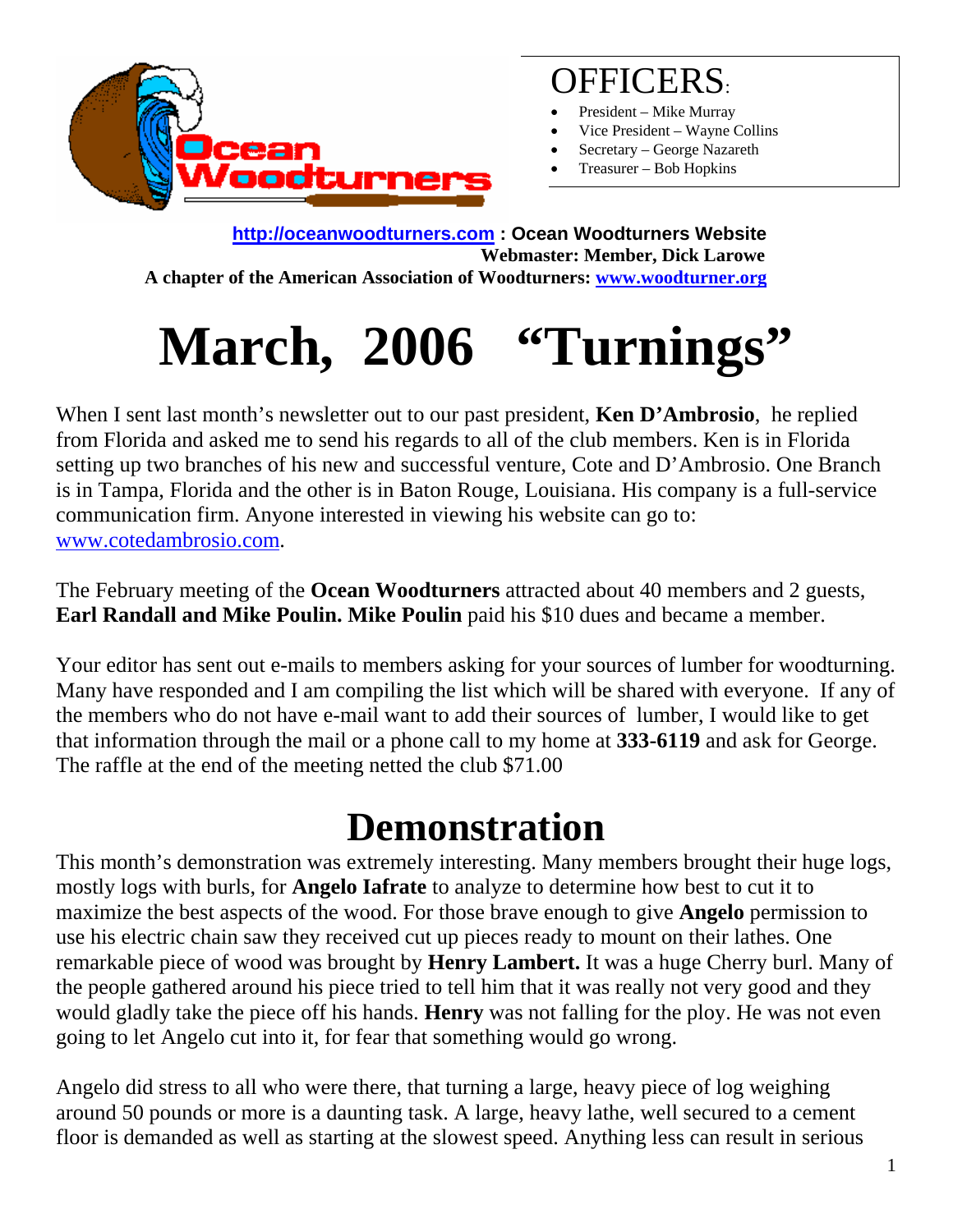injury. He told about one occasion when he was younger and less wise than he is today, when he forgot to check the speed lever on his lathe after he had mounted a very large and heavy piece. The speed was on a high speed , so when he turned the lathe on, the piece flew off, rolled across the basement floor, up the side wall and then across the ceiling. Angelo explained that wide pieces on a lathe turn at very great speeds at the outside edges and, before turning begins, the piece is extremely unbalanced, so there are very grave dangers to be aware of. Your editor is glad that he specializes in smaller segmented woodturnings.



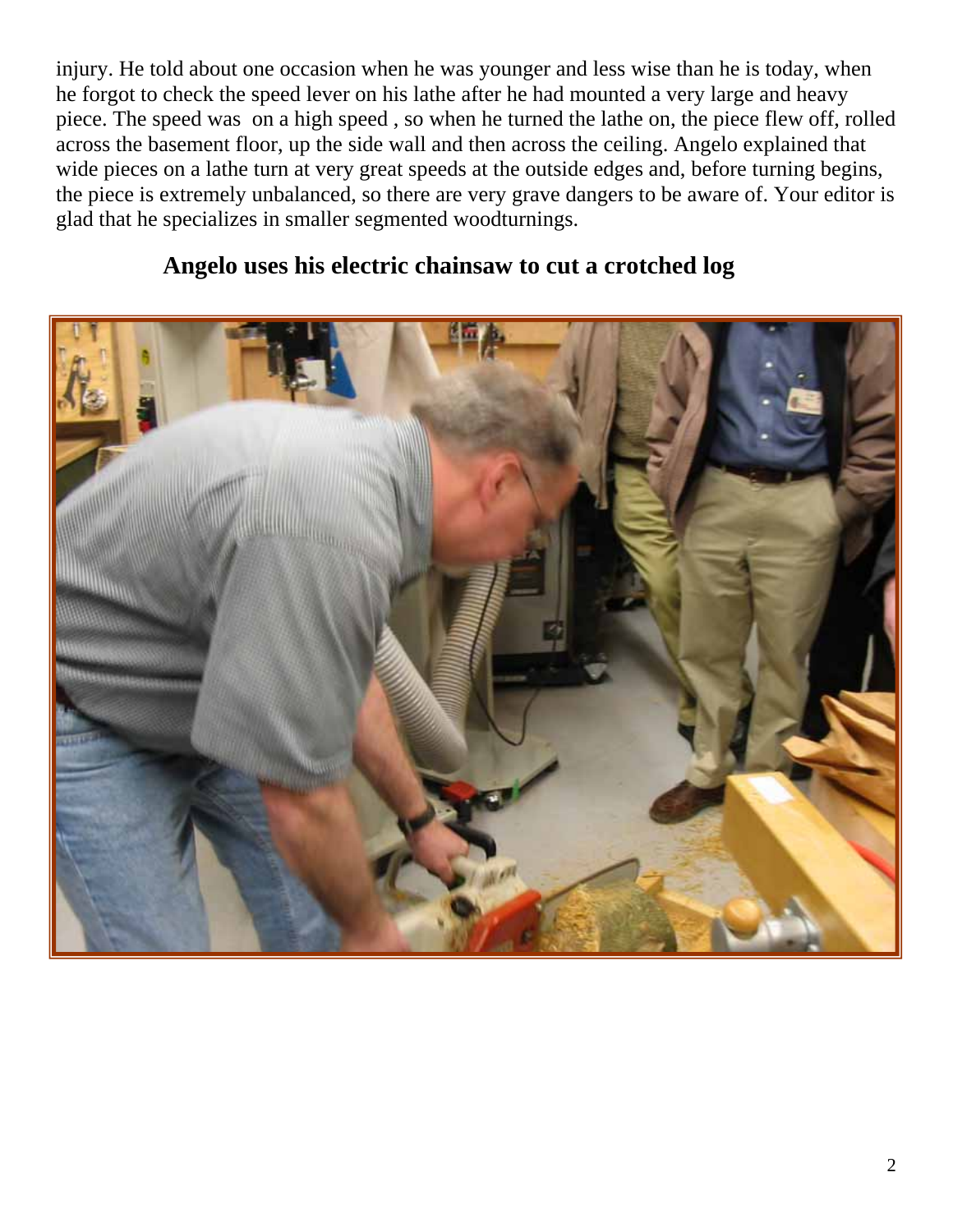

**Angelo making a circle on a crotched log for centering** 



**Angelo studying Henry Lambert's large Cherry burl**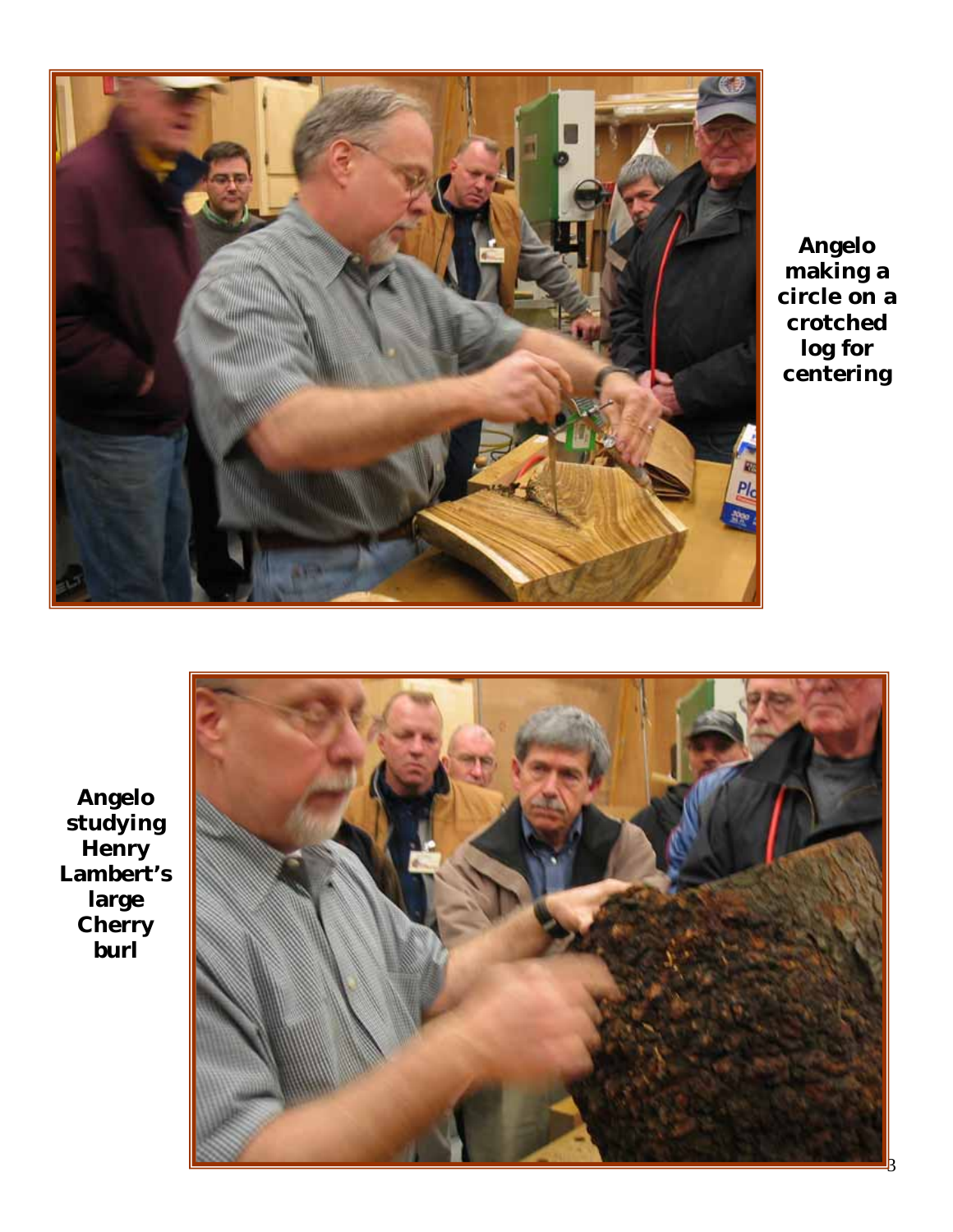#### **Show & Tell**



From left to right and back to front

Rich Lemieux: a spalted Walnut bowl and a Cherry bowl next to it.

Carl Priestley: a Cherry bowl and a blue bowl next to it.

Mickey Goodman: a Bubinga square bowl and a Ambrosia Maple square edged bowl.

Anthony Scuncio: 2 goblets and a hollow turning.

Rich Lemieux: a segmented bowl of Kiaat and ebony w/ ebony bottom.

David Barwise: 5 Applewood bowls, one in center and others on right and rear.



**Rich Lemieux holds two of his bowls while another member holds his Segmented bowl of Kiaat and Ebony**